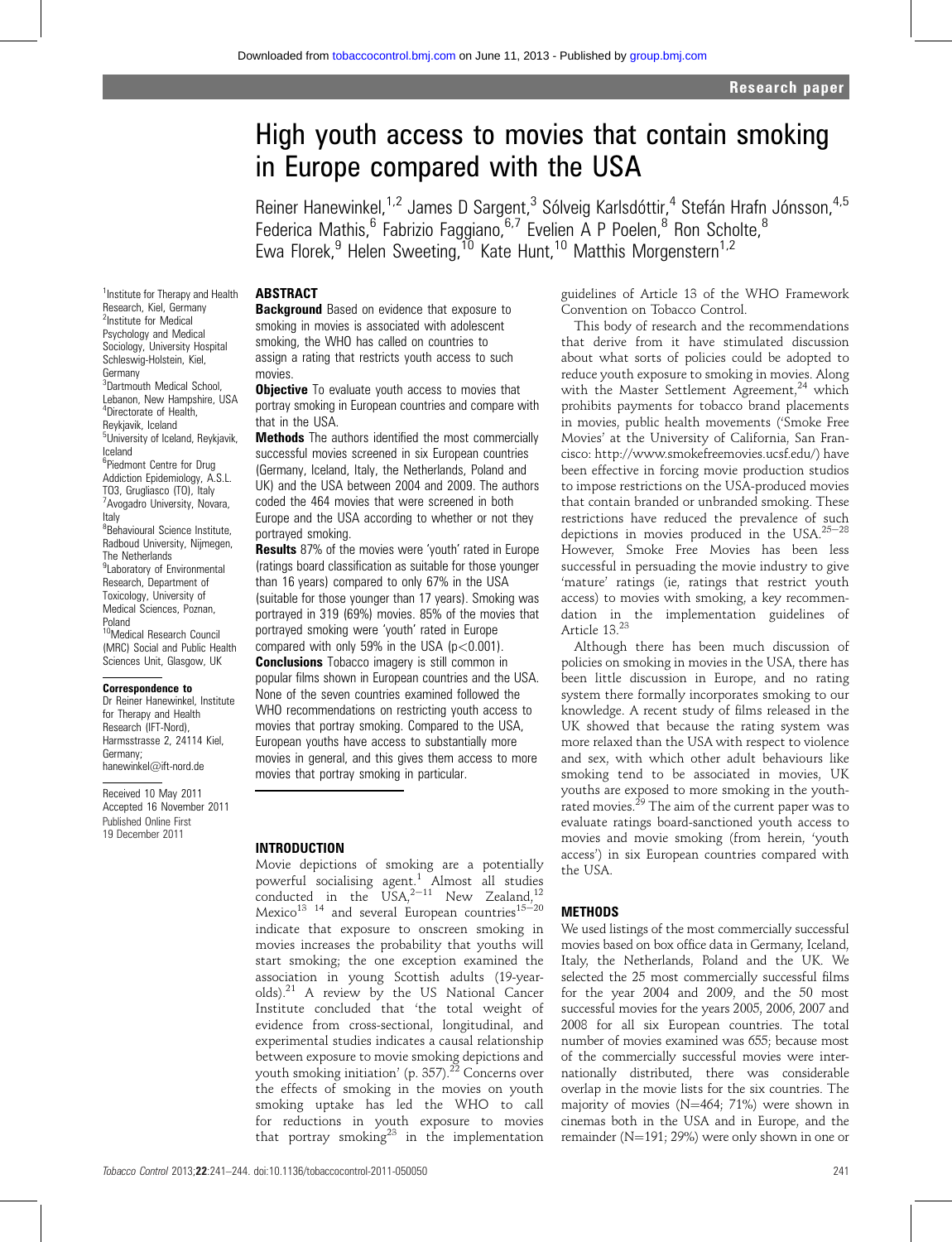more of the European countries but not in the USA These 464 movies served as movie sample frame for the current paper.

From the total of 464 movies shown in both the USA and Europe, 68 (15%) were successful in the USA and all six European countries, 52 (11%) in the USA and five European countries, 40 (9%) in the USA and four European countries, 41 (9%) in the USA and three European countries, 61 (13%) in the USA and two European countries and 202 (43%) in the USA and only one European country.

# Movie ratings

In the USA, the movie rating system is a voluntary system operated by the USA Motion Picture Association of America (MPAA) and the National Association of Theatre Owners. The ratings are intended to provide parents with advance information so they can decide for themselves which films are appropriate for viewing by their children. Movie ratings in European countries also use age categories to classify films, but the rating systems differ substantially, not only from the MPAA system, but also within Europe. For example, there is high variance in the number of age categories used, ranging from only two categories in Belgium to 10 categories in Switzerland. Table 1 describes the movies rating systems for the countries involved in the study.

For each movie, we used the Internet Movie Database to ascertain year of release and age rating of the film. In order to compare the MPAA movie rating system with the various European rating systems, we consider movies with the MPPA ratings 'R' or 'NC-17' as 'mature' movies and all other movies as 'youth'-rated movies. All movies with a European film classification of 16 years and above are classified as 'mature' movies, whereas all movies with an age rating below 16 years are considered as 'youth'-rated movies. Note that this difference in age cut-off would, if anything, tend to make the European system appear stricter. To assess sensitivity of our results to the age 16 cut-off, we repeated the analysis using an alternative coding that categorised all European films with an age rating of 18 as 'mature' and all others as 'youth' rated. This classification has been recently suggested.<sup>30</sup> European and MPAA movie

ratings for the same movie were available for all 464 movies that were shown in the USA as well as in European cinemas.

#### Movie smoking content

The Dartmouth Media Research Laboratory content codes the top 100 US box office hits each year. Many of these movies appeared on the most commercially successful movie lists for our six countries. The Dartmouth coders provided information on which of the movies that had already been content coded with regard to smoking scenes. Inter-rater correlation between counts of smoking was 0.99 for a 10% sample of double-coded movies for the Dartmouth counts of smoking.<sup>31</sup>

A total of 367 of the 464 movies (79%) were content coded at Dartmouth, while the remaining 97 movies (21%) were content coded in the European study centres. For the present analysis, we applied a simplified post hoc movie smoking coding scheme that classifies movies into two categories, that is, 'at least one smoking scene' versus 'completely smokefree'. For this measure, there was a 100% agreement between the USA and the European coders (based on a re-coding of 40 randomly selected movies) and a 100% concordance between the different European coders.

#### RESULTS

Significantly more of the 464 movies received 'youth' ratings in Europe (ie, rated as suitable for those younger than 16 years) than in the USA (defined as suitable for those younger than 17 years) (87% (n=404) vs 67% (n=313);  $\chi^2$  (1)=50.8; p<0.001).

A total of 145 (31%) of the movies did not portray smoking. Figure 1 shows that there was no significant difference between the USA and Europe in terms of youth access to these movies  $(\chi^2 \text{ (1)}=2.8; \text{ NS})$ . Smoking was portrayed in 319 (69%) of the movies. It was common in movies given a 'mature rating', being portrayed in 48 (80%) of the 60 movies rated as suitable for people 16 years and older in Europe and 130 (86%) of the 151 rated as suitable for those 17 years and older in the USA. Figure 1 shows that 271 (85%) of the movies that portrayed smoking were 'youth' rated in Europe compared with only 189 (59%) in the USA  $(\chi^2 (1)=52.4; \text{ p}<0.001)$ .

Table 1 Description of the movie rating systems in the USA and six European countries

| USA                                                                                                                         | Germany                                           | Italy                                                                                                | <b>Iceland</b>                            | <b>Poland</b>                          | <b>The Netherlands</b>                                                               | UK                                                                                                             |
|-----------------------------------------------------------------------------------------------------------------------------|---------------------------------------------------|------------------------------------------------------------------------------------------------------|-------------------------------------------|----------------------------------------|--------------------------------------------------------------------------------------|----------------------------------------------------------------------------------------------------------------|
| G: general audiences.<br>All ages admitted                                                                                  | <b>FSK 0: Suitable</b><br>for all                 | film per tutti: General<br>audiences. All ages<br>admitted                                           | L: Suitable for all                       | <b>BO:</b> Suitable for all            | AL: Suitable for all                                                                 | U: Universal, Suitable<br>for all audiences                                                                    |
| <b>PG</b> : Parental quidance<br>suggested. Some<br>material may not be<br>suitable for children                            | <b>FSK 6: Suitable for</b><br>6 years and older.  |                                                                                                      | 7: Passed only for<br>7 years and older   |                                        | <b>6</b> : Suitable for 6 years<br>and older<br>9: Suitable for 9 years<br>and older | <b>PG</b> : Parent quidance.<br>General viewing, but<br>some scenes may be<br>unsuitable for young<br>children |
| <b>PG-13: Parents strongly</b><br>cautioned. Some material<br>may be inappropriate for<br>children younger than<br>13 years | <b>FSK 12: Suitable for</b><br>12 years and older |                                                                                                      | 12: Passed only for<br>12 years and older | 12: Suitable for<br>12 years and older | 12: Suitable for<br>12 years and older                                               | 12A: Younger than<br>12 years must be<br>accompanied by an<br>adult                                            |
|                                                                                                                             |                                                   | <b>VM14: Nobody younger</b><br>than 14 years is allowed,<br>parental guidance is<br>strongly advised | 14: Passed only for<br>14 years and older | 15: Suitable for<br>15 years and older |                                                                                      | 15: Suitable for<br>15 years and older                                                                         |
| <b>R</b> : Restricted. Children<br>younger than 17 years<br>require accompanying<br>parent or adult guardian                | <b>FSK 16: Suitable for</b><br>16 years and older |                                                                                                      | 16: Passed only for<br>16 years and older |                                        | 16: Suitable for<br>16 years and older                                               |                                                                                                                |
| NC-17: No one 17 years<br>and younger admitted                                                                              | <b>FSK 18: Suitable only</b><br>for adults        | <b>VM18:</b> Nobody younger<br>than 18 years is allowed,<br>for older audiences only                 | 18: Passed only for<br>18 years and older | 18: Suitable only<br>for adults        |                                                                                      | 18: Suitable for<br>18 years and older                                                                         |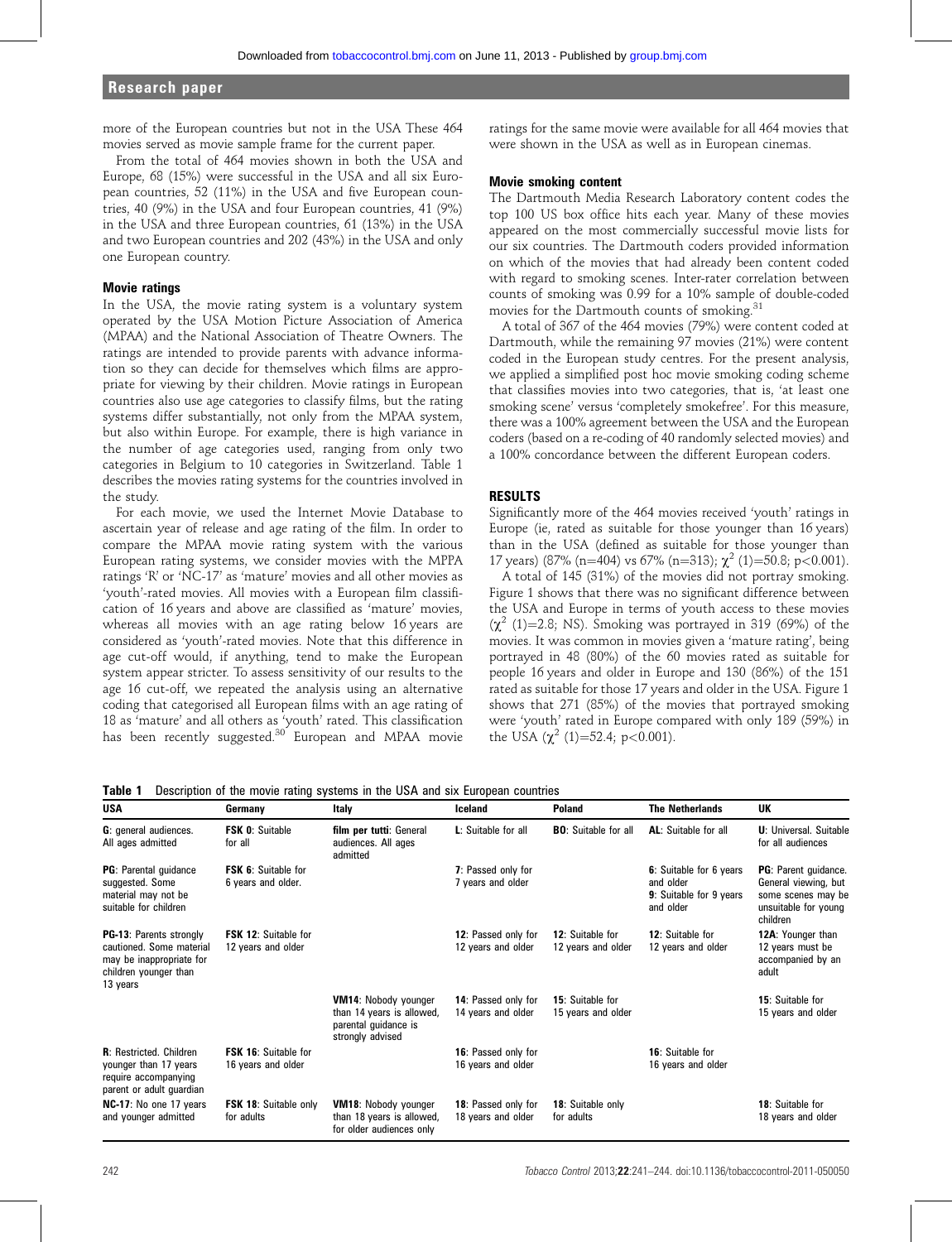

**Figure 1** Movie rating in Europe and the USA by smoking in the movies. G, general audiences; PG, parental guidance suggested; PG-13, parents strongly cautioned; R, restricted.

The contrast was more striking when the cut-point for a 'mature' rating was elevated to age 18: European youths younger than 18 years had access to almost all movies (311 out of the total of 319 movies, 98%) that portrayed smoking.

## **DISCUSSION**

This study found that smoking is common in movies screened in European cinemas. Smoking content was present in over twothirds of a large sample of the most commercially successful movies shown in cinemas of six European countries between 2004 and 2009. Consistent with previous research, we found that 'mature'-rated movies (those rated as only suitable for those aged 16 years and older) more often contain smoking episodes.<sup>32</sup> We also found that a substantially higher number of movies portraying smoking can be legally viewed by European youth than by US youth. This difference is mainly because maturerated movies are likely to contain smoking, and a large share of movies rated as suitable for people older than 17 years in the USA are classified as youth appropriate in Europe.

Findings from this study are in line with two UK studies, which reported that adolescents in that country are exposed to more smoking images than US youths because a substantial number of movies rated for adults in the USA ('R') are classified as suitable for youths in the UK ('15' or '12A').<sup>29 33</sup> We confirmed these findings and extended this research by incorporating data from five additional European countries.

There are several limitations to the current investigation. First, we selected six European countries, which are located in North, South, East and West Europe. Some European countries with a long-standing movie-making history (eg, France) are not included in this sample. Therefore, we should be cautious in generalising the results of this study to all European countries. Second, we did not measure the intensity of smoking nor other characteristics of the movies (eg, genre of the movies). Third, it is difficult to compare movie rating systems across countries. There is no direct correspondence for a US 'R'-rated movie in the European context. We therefore decided to be conservative and to classify all movies that are deemed suitable for European adolescents with the age of 16 years as 'R'-rated, rather than using the European adult rating (18 years) that applied in all but one (the Netherlands) of the countries we investigated.

One policy to reduce youth exposure to movie smoking would be for movie rating boards to incorporate smoking into the

#### What this paper adds

- ▶ Smoking is common in movies screened in European cinemas.
- ▶ None of the seven countries follow Framework Convention on Tobacco Control recommendations for restricting youth access to movies that portray smoking.
- $\triangleright$  A substantially higher proportion of movies are rated as acceptable for youth viewing in Europe compared with the USA, resulting in greater access to movies that contain smoking among European youth.

ratings system.<sup>34</sup> Industry-run ratings systems, like that of the MPAA, were designed by the movie industry to avoid censorship.<sup>35</sup> With respect to this policy option, it is important to understand that the rating for a movie is part of the contractual agreement signed at the beginning of the process, before the movie enters production,<sup>36</sup> and if smoking in a movie attracts an adult rating producers would simply leave smoking out of the films intended for younger audiences. This contractual agreement represents a business decision.<sup>37</sup> Neither the producer nor the director can determine what the rating will be; the contractual agreement simply states that the MPAA ratings board has to deliver a certain rating category, otherwise the movie needs to be edited and resubmitted until the desired rating is achieved. If smoking is deemed artistically necessary or desirable, producers would be free to include portrayals of smoking in the knowledge that this would attract an adult rating for the movie. If reaching a youth audience is deemed of greater value, then smoking would be cut. Movie producers make such decisions routinely when they choose whether or not to include bad language and scenes of sex and violence in the light of movie rating board criteria or whenever a movie is adapted for television or airline viewing.

Previous research has clearly shown that smoking in movies is an important contributor to youth smoking initiation. Youths from Germany, Iceland, Italy, the Netherlands, Poland and the UK have ratings board-sanctioned access to more films that contain smoking than adolescents in the USA. Germany, Iceland, Italy, the Netherlands, Poland and the UK have all ratified the WHO Framework Convention on Tobacco Control. Implementation of this international treaty in these countries should follow the WHO recommendations to modify the film rating system so that new movies portraying smoking are classified as appropriate for adults only. Assigning films that portray smoking an adult rating would substantially reduce youth smoking exposure to onscreen smoking and in the long run contribute to the prevention of smoking initiation among European youths.

Acknowledgements We thank Abita Bhaskar, Daria Buscemi, Lars Grabbe, Roberto Gullino, Leonie Hendriksen, Maksymilian Kulza, Martin Law, Dan Nassau, Balvinder Rakhra, Monika Senczuk-Przybylowska and Tiziano Soldani for coding the movies. Gianpiero Tulelli (Ministero per i Beni e le Attività Culturali- Direzione Generale per il Cinema, Italy) for information on the Italian Motion Picture Rating System; Roberto Chicchiero (Cinetel, Italy) for the Italian Top Movies lists.

Funding The study was supported by European Commission and Ministry of Health of the Federal Republic of Germany. KH and HS are funded by the UK Medical Research Council (MC\_US\_A540\_0041). The coding of the US movies was supported by the National Institutes of Health (grant NIH CA 077028).

#### Competing interests None.

Contributors Designing the study: RH, JDS and MM. Collecting the data: all authors. Data analyses: RH. Drafting the manuscript: RH, JDS and MM. Revising the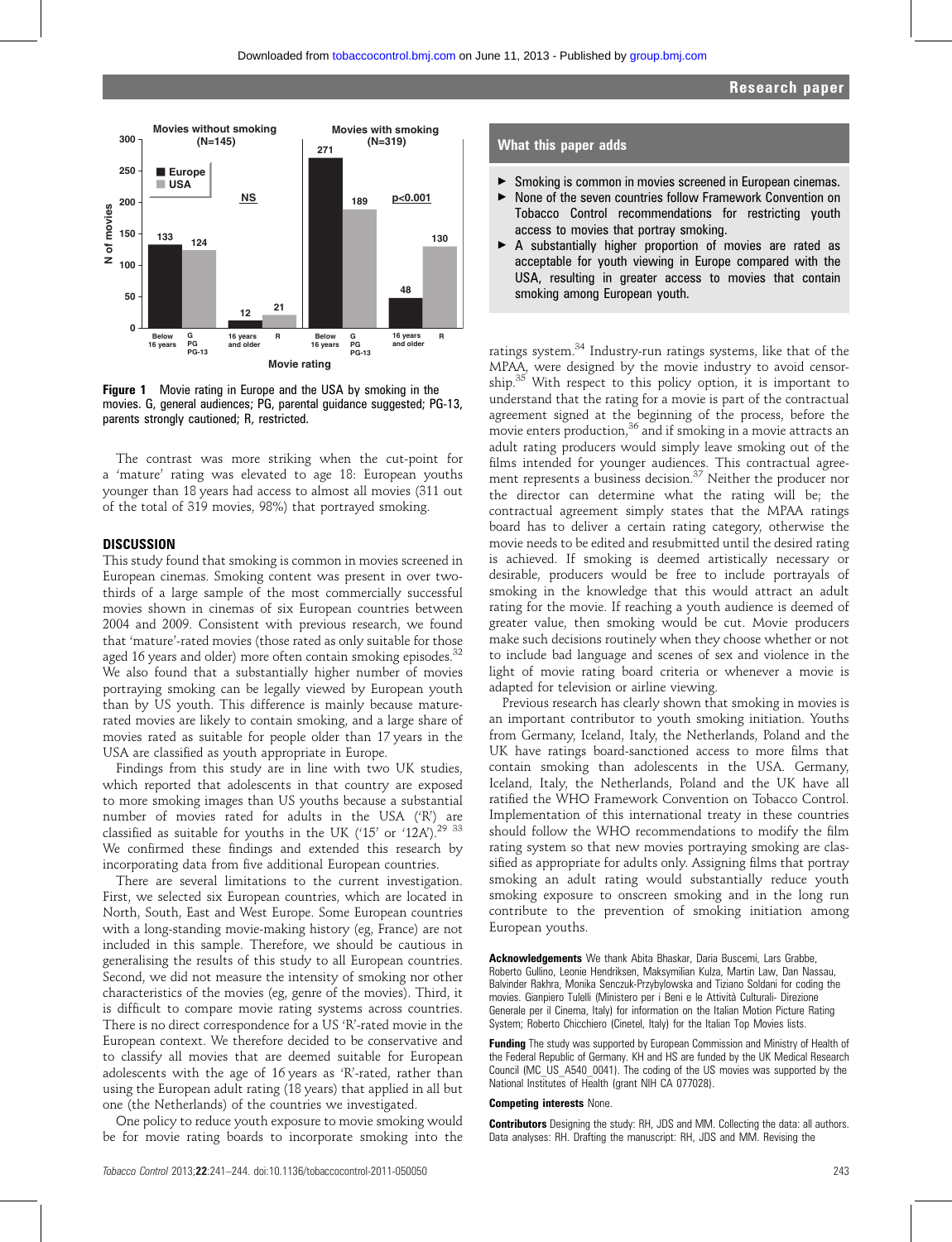# Research paper

manuscript critically for important intellectual content: all authors. Final approval of the version to be published: all authors. Guarantor of the study: RH.

**Provenance and peer review** Not commissioned: externally peer reviewed.

#### REFERENCES

- 1. **Bandura A.** Social cognitive theory of mass communication. In: Bryant J, Oliver MB, eds. Media Effects: Advances in Theory and Research. 3rd edn. New York: Routledge,  $2009.94 - 124$
- 2. **Adachi-Mejia AM,** Primack BA, Beach ML, et al. Influence of movie smoking exposure and team sports participation on established smoking. Arch Pediatr Adolesc Med 2009;163:638-43.
- 3. **Dalton MA,** Sargent JD, Beach ML, et al. Effect of viewing smoking in movies on adolescent smoking initiation: a cohort study. Lancet 2003;362:281-5.
- 4. **Dalton MA,** Beach ML, Adachi-Mejia AM, et al. Early exposure to movie smoking predicts established smoking by older teens and young adults. Pediatrics 2009;123:  $e551 - 8$
- 5. Jackson C, Brown JD, L'Engle KL. R-rated movies, bedroom televisions, and initiation of smoking by white and black adolescents. Arch Pediatr Adolesc Med  $2007:161:260 - 8$
- 6. Sargent JD, Beach ML, Dalton MA, et al. Effect of seeing tobacco use in films on trying smoking among adolescents: cross sectional study. BMJ 2001;323:1394-7.
- 7. Sargent JD, Beach ML, Adachi-Mejia AM, et al. Exposure to movie smoking: its relation to smoking initiation among US adolescents. Pediatrics 2005;116:1183-91.
- 8. Song AV, Ling PM, Neilands TB, et al. Smoking in movies and increased smoking among young adults. Am J Prev Med  $2007;33:396-403$ .
- 9. Tanski S, Stoolmiller M, Dal Cin S, et al. Movie character smoking and adolescent smoking: who matters more, good guys or bad guys? Pediatrics 2009;124:135-43.
- 10. **Wilkinson AV,** Spitz MR, Prokhorov AV, et al. Exposure to smoking imagery in the movies and experimenting with cigarettes among Mexican heritage youth. Cancer Epidemiol Biomarkers Prev 2009;18:3435-43.
- 11. Titus-Ernstoff L, Dalton MA, Adachi-Mejia AM, et al. Longitudinal study of viewing smoking in movies and initiation of smoking by children. Pediatrics 2008;121:15-21.
- 12. Laugesen M, Scragg R, Wellman RJ, et al. R-rated film viewing and adolescent smoking. Prev Med 2007:45:454-9.
- 13. Thrasher JF, Jackson C, Arillo-Santillan E, et al. Exposure to smoking imagery in popular films and adolescent smoking in Mexico.  $Am$  J Prev Med 2008;35:95-102.
- 14. **Thrasher JF,** Sargent JD, Huang L, et al. Does film smoking promote youth smoking in middle-income countries? a longitudinal study among Mexican adolescents. Cancer  $Findemiol. *Binary Press, Prov* 2009:  $18:3444-50$ .$
- 15. Hanewinkel R, Sargent JD. Exposure to smoking in popular contemporary movies and youth smoking in Germany. Am J Prev Med 2007;32:466-73.
- 16. **Hanewinkel R,** Sargent JD. Exposure to smoking in internationally distributed American movies and youth smoking in Germany: a cross-cultural cohort study. Pediatrics 2008:121:e108-17.
- 17. Hanewinkel R, Morgenstern M, Tanski SE, et al. Longitudinal study of parental movie restriction on teen smoking and drinking in Germany. Addiction 2008;103:1722-30.
- 18. **Hunt K,** Sweeting H, Sargent J, et al. Is there an association between seeing incidents of alcohol or drug use in films and young Scottish adults' own alcohol or drug use? A cross sectional study. BMC Public Health 2011;11:259.
- 19. **Morgenstern M,** Poelen EAP, Scholte RH, et al. Smoking in movies and adolescent smoking: cross-cultural study in six European countries. Thorax 2011:66:875-83.
- 20. Sargent JD, Hanewinkel R. Comparing the effects of entertainment media and tobacco marketing on youth smoking in Germany. Addiction 2009;104:815-23.
- 21. Hunt K, Sweeting H, Sargent J, et al. An examination of the association between seeing smoking in films and tobacco use in young adults in the west of Scotland: cross-sectional study. Health Educ Res  $2009$ ; $24$ : $22-31$ .
- 22. National Cancer Institute. The role of media in promoting and reducing tobacco use. Tobacco control Monograph No. 19 (NIH Publication No. 07-6242). Bethesda, MD: U.S: Department of health and Human Services, National Institutes of Health, National Cancer Institute, 2008.
- 23. World Health Organization. Smoke-free Movies: From Evidence to Action. Geneva. Switzerland: World Health Organization, 2009.
- 24. Daynard RA, Parmet W, Kelder G, et al. Implications for tobacco control of the multistate tobacco settlement. Am J Public Health 2001;91:1967-71.
- Adachi-Mejia AM, Dalton MA, Gibson JJ, et al. Tobacco brand appearances in movies before and after the master settlement agreement. JAMA  $2005:293:2341 - 2$
- Centers for Disease Control and Prevention (CDC). Smoking in top-grossing movies-United States, 1991-2009. MMWR Morb Mortal Wkly Rep 2010:59:1014-17.
- 27. **Centers for Disease Control and Prevention (CDC).** Smoking in top-grossing movies-United States, 2010. MMWR Morb Mortal Wkly Rep 2011;60:910-13.
- 28. **Sargent JD.** Heatherton TF. Comparison of trends for adolescent smoking and smoking in movies, 1990-2007. JAMA 2009;301:2211-13.
- 29. Lyons A, McNeill A, Chen Y, et al. Tobacco and tobacco branding in films most popular in the UK from 1989 to 2008. Thorax  $2010;65:417-22$ .
- 30. Glantz SA. Commentary on Hanewinkel et al. (2010): Anti-smoking advertisements vaccinate movie viewers against effects of on-screen smoking. Addiction 2010;105:1278-9.
- 31. Worth KA, Dal Cin S, Sargent JD. Prevalence of smoking among major movie characters: 1996-2004. Tob Control 2006:15:442-6.
- 32. Sargent JD, Tanski SE, Gibson J. Exposure to movie smoking among US adolescents aged 10 to 14 years: a population estimate. Pediatrics 2007;119: e1167-76.
- 33. **Anderson SJ, Millett C, Polansky JR, et al. Exposure to smoking in movies among** British adolescents 2001-2006. Tob Control 2010;19:197-200.
- 34. World Health Organization. WHO calls for enforceable policies to restrict smoking in movies. 2009. http://www who int/tobacco/smoke\_free\_movies/en/ (accessed 6 Apr 2011).
- 35. Motion Picture Association of America. Ratings History. 2011. http://www mpaa org/ratings/ratings-history (accessed 7 Sep 2011).
- 36. Biederman DE, Silfen ME, Glasser J, et al. Law and Business of the Entertainment Industries. 5th edn. Santa Barbara, CA: Praeger, 2006.
- 37. **Sargent JD,** Hanewinkel R. Evidence-based policy: an R-rating for movies with smoking. Addiction  $2009; 104:825 - 7$ .